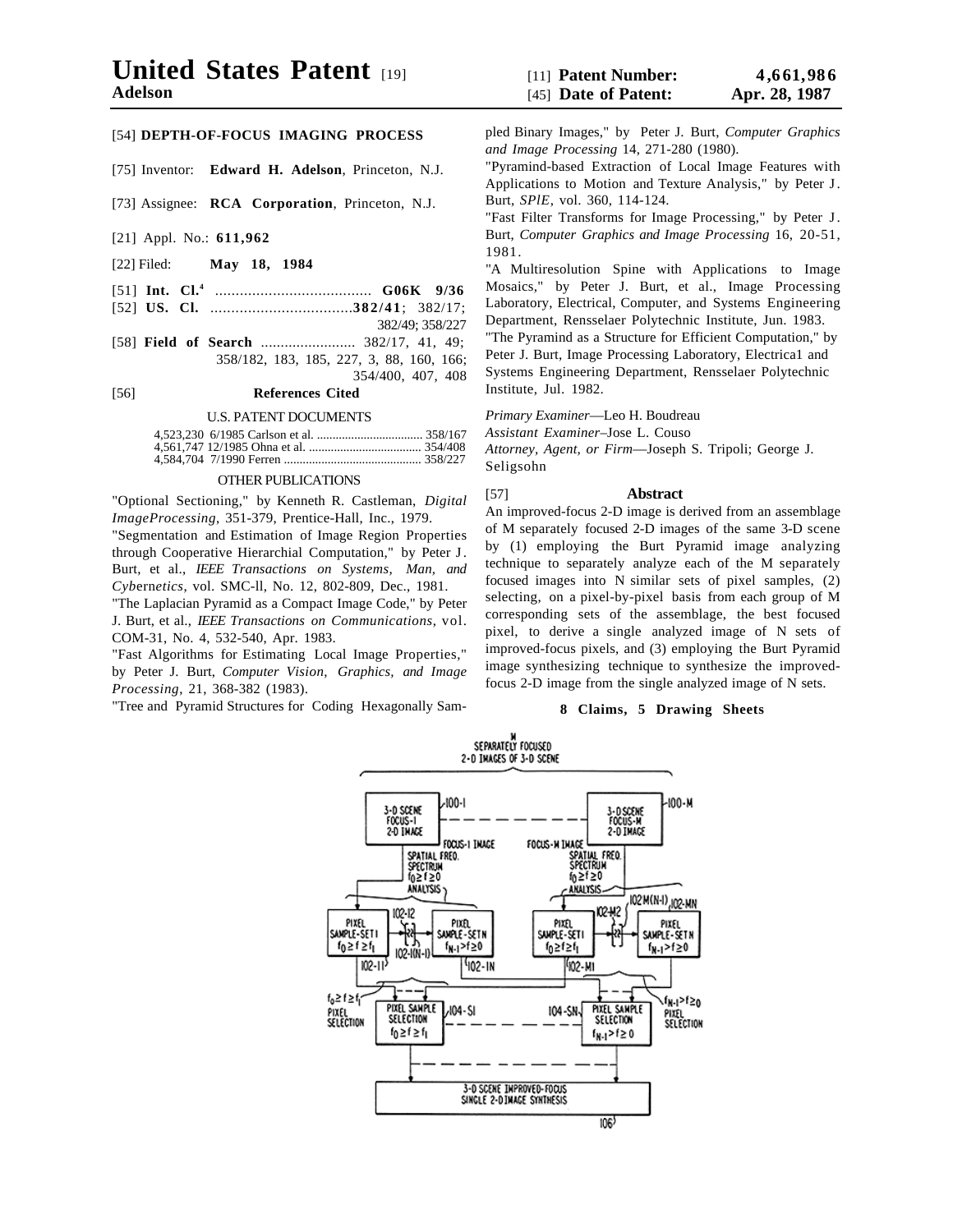

Fig. I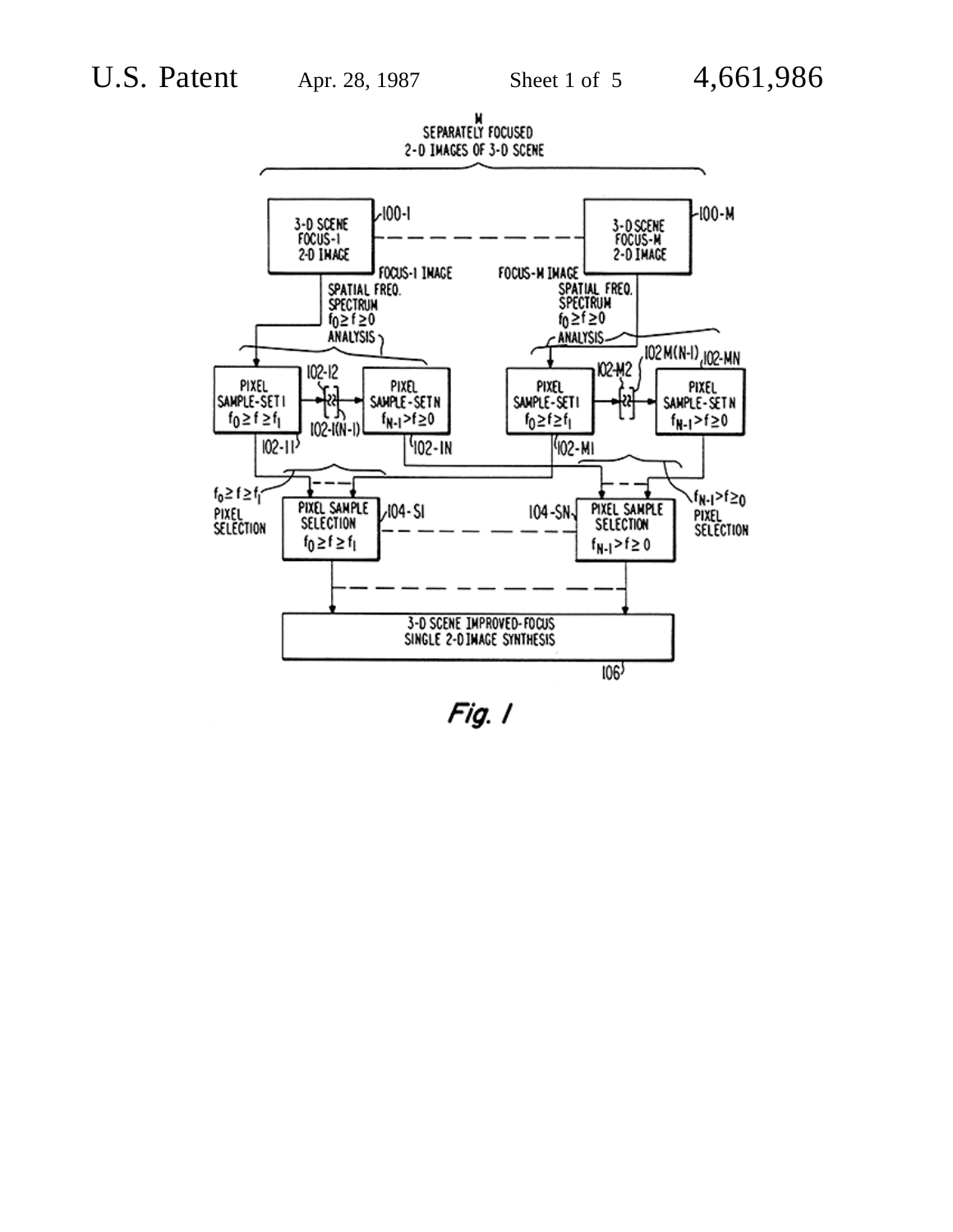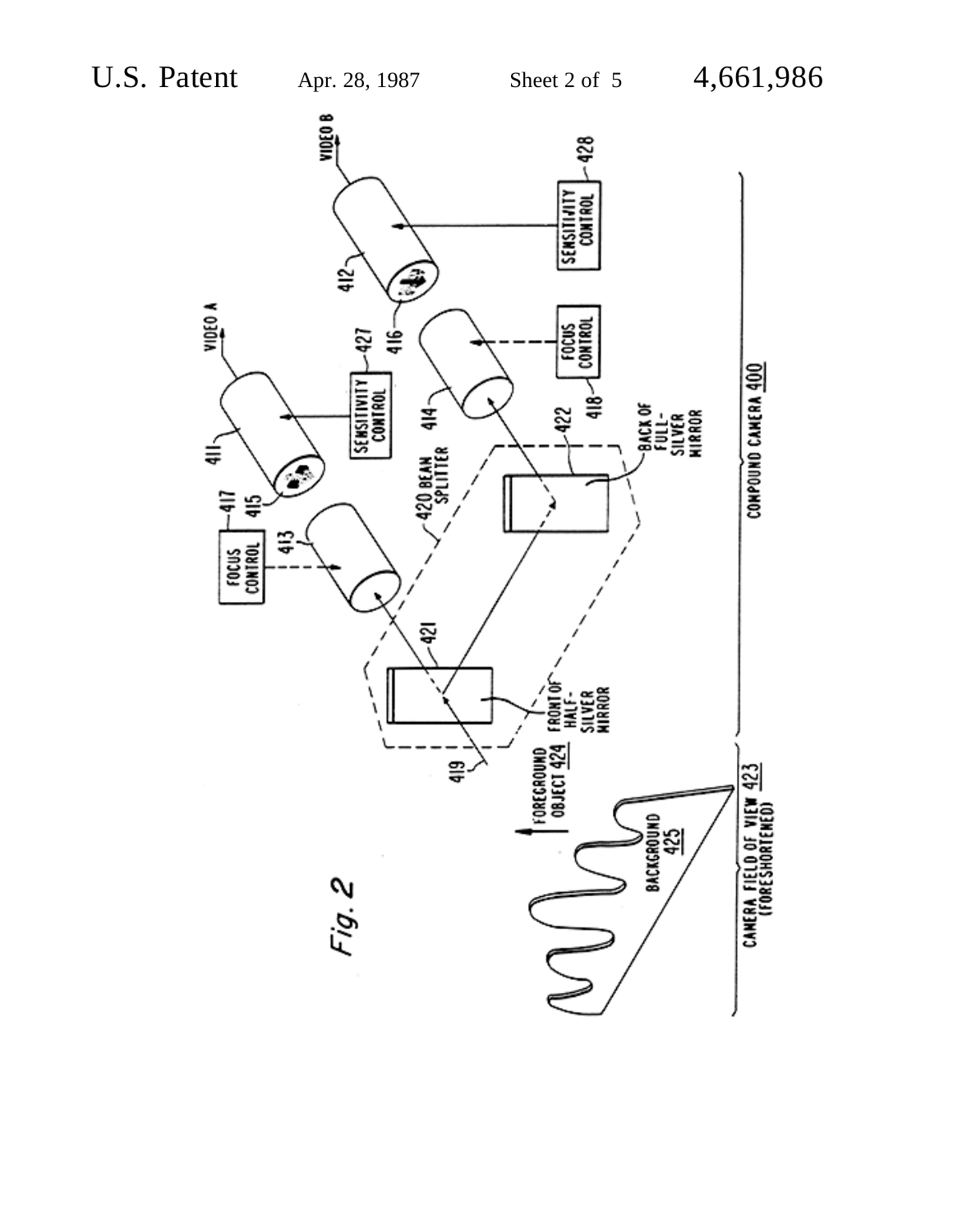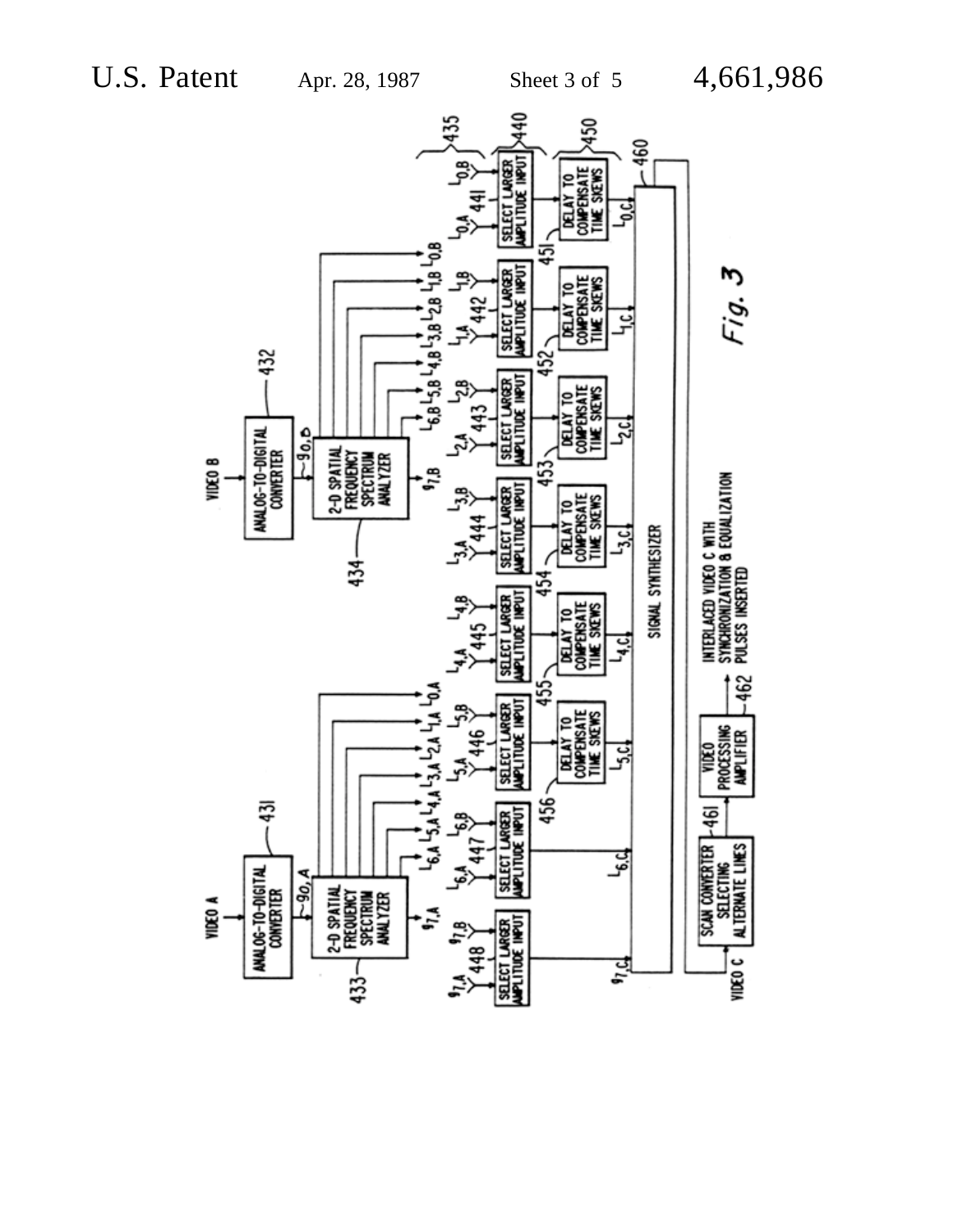

Fig. 4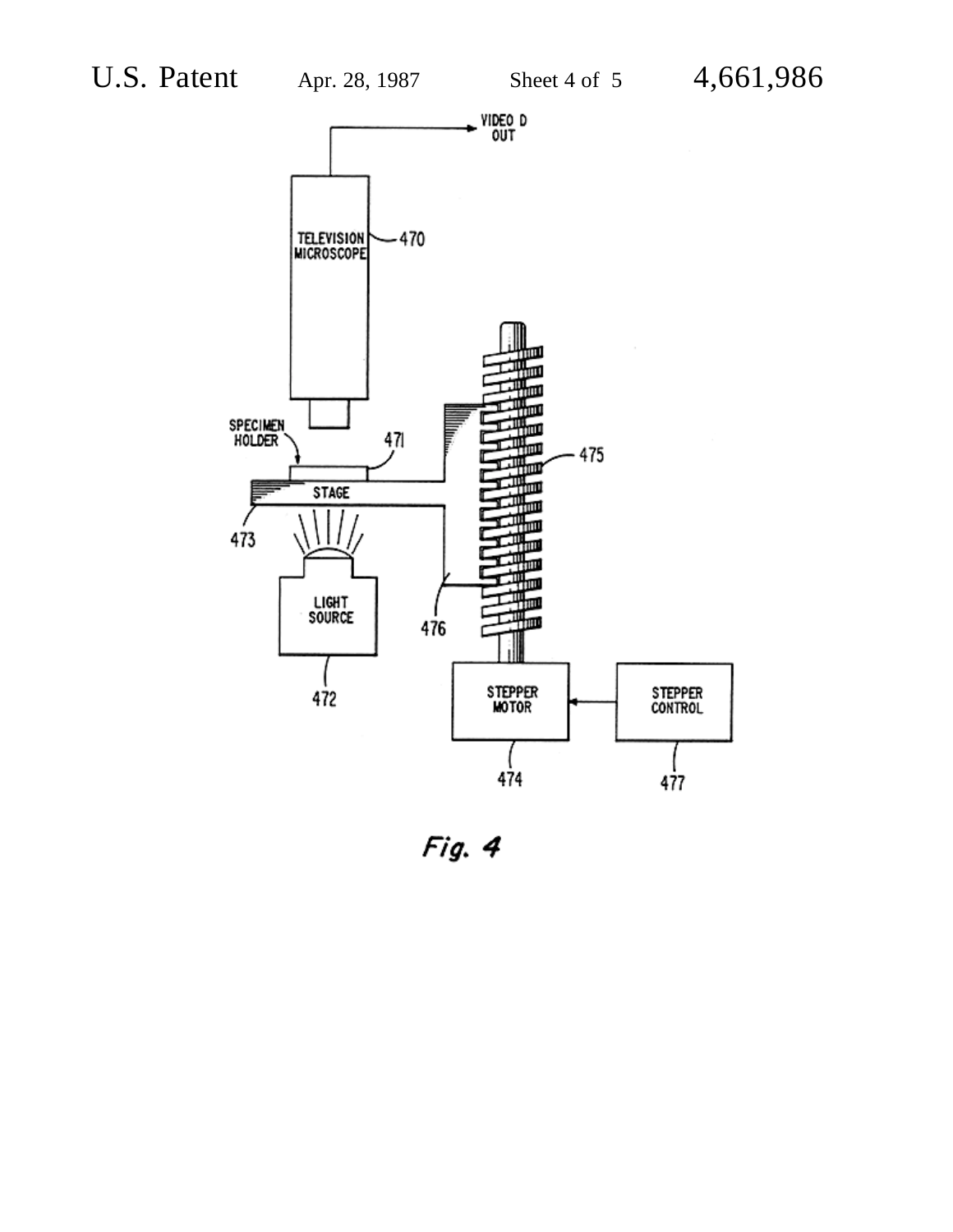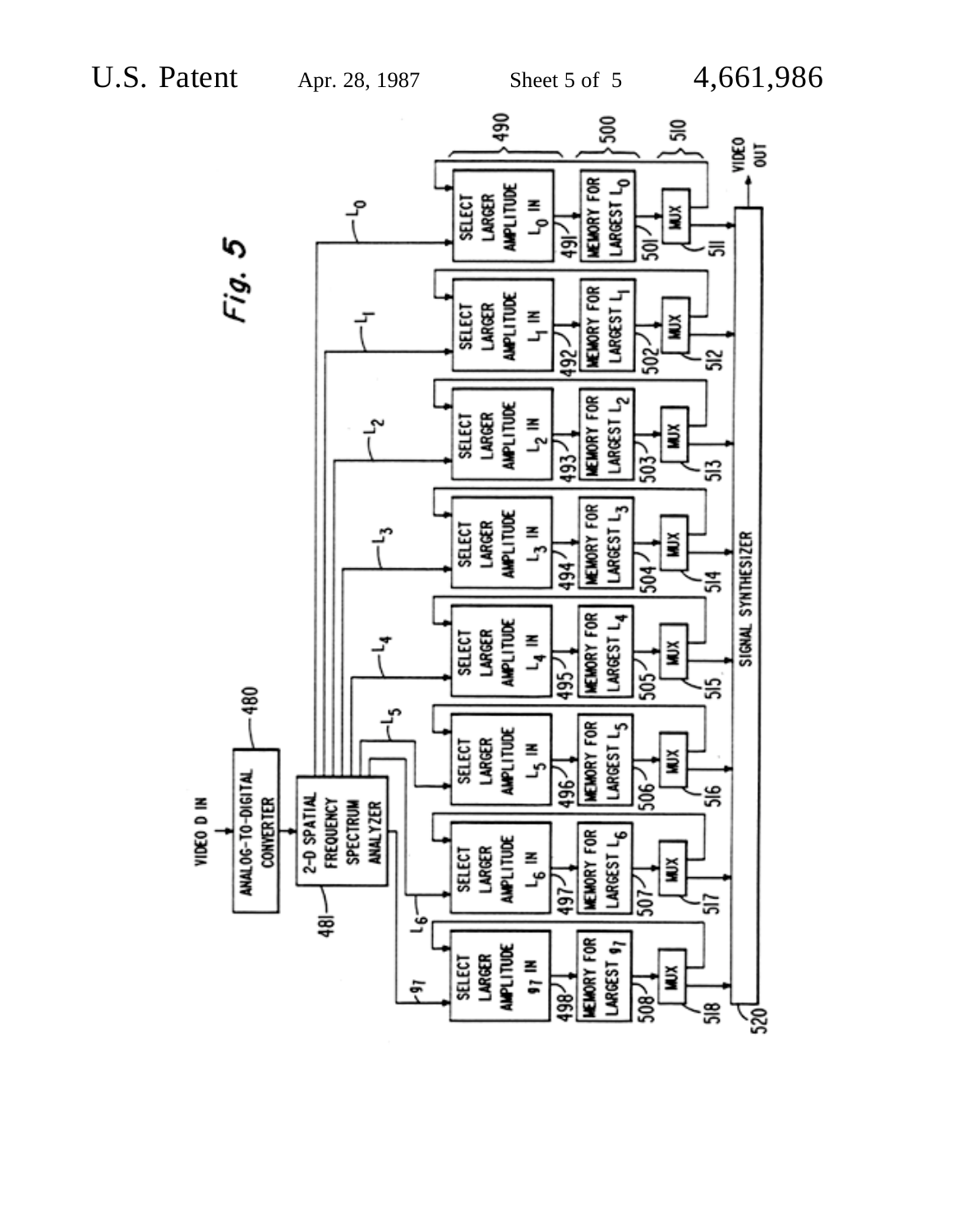10

25

30

35

40

45

50

55

60

65

# **DEPTH-OF-FOCUS IMAGING PROCESS METHOD**

### BACKGROUND OF THE INVENTION

1. Field of the Invention

This invention relates to an image-processing method and, more particularly, to an image-processing method for deriving a single improved-focus twodimensional (2-D) image of a three-dimensional (3-D) scene from a plurality of separately-focused 2-D images of this 3-D scene.

The term "scene", as used herein, means a particular region of 3-D space including all objects situated within that particular region.

2. Description of the Prior Art

As is known in optics, a pin-hole imaging system has a very deep depth-of-focus (i.e., depth-of-field), but has extremely poor light-gathering properties and poor resolution due to diffraction. Therefore, substantially all imaging is accomplished with lens imaging systems, rather than pin-hole imaging systems.

A large aperture lens (i.e., a lens having large numerical aperture and small F number) has greater light-gathering properties and is capable of providing an image of higher spatial resolution than is a small aperture lens. However, a large aperture lens inherently exhibits a relatively small depth-of-focus. For this reason, it is often not possible to produce a 2-D image of a relatively deep 3-D given scene in which both relatively close and relatively distant objects within the scene appear in good focus in the 2-D image.

The problem of insufficiency of depth-of-focus exists when a light microscope is used to examine a 3-D specimen carrying structures that extend in its depth dimension (e.g., microbiology specimens). When such a 3-D specimen is viewed in the microscope, all structures that are not in or near the focal plane are blurred or altogether invisible. One way to overcome this problem is the use of serial sectioning, a technique that involves slicing the specimen to produce a series of thin sections that may be studied individually to develop an understanding of the three-dimensional structure. However, such sectioning gives rise to other problems, such as damage or distortion of the structures carried by the specimen.

Reference is made to pages 351-360 of the book *Digital Image Processing*, by K. R. Castleman, published by Prentice-Hall in  $1979$ . dimensional image processing technique is described on these pages that permits a three-dimensional display to be produced by digitizing the specimen with the focal plane situated at various levels along the optical axis (equivalent to optical scanning) and then processing each resulting image to remove the defocused information from structures in neighboring planes. This approach makes it possible to roughly separate each section image into two components—a sharp component of objects in the plane of focus, and a blurred component contributed by objects lying in the other planes. By extracting the sharp components and stacking them up, a 3-D microscope scene can be displayed with a significant increase in the depth-offield. However, this approach is only approximately correct, and it requires rather accurate a priori knowledge of the optical system parameters (i.e., optical axis positions and point spread function). Further, published photographs generated by this technique show an

unnatural high-pass quality.

Reference is now made to an image-processing algorithm developed by Dr. Peter J. Burt. Dr. Burt implemented his algorithm (hereinafter referred to as the "Burt Pyramid") by computer in non-real time to effect an analysis of the two-dimensional spatial frequencies of a sampled image into a plurality of separate sets of pixel samples that define specific spatial frequency bands. Each spatial frequency band

need not have a "brick wall" roll-off at given cut-off frequencies, but may have a relatively gradual roll-off because the Burt Pyramid inherently compensates for the introduction of spurious frequencies, due to aliasing, caused by a gradual roll-off. In the case of a gradual roll-

- 15 20 off, a nominal width of a band is defined as the frequency interval between nominal cut-off frequencies at which some preselected value of attentuation in the gradual roll-off takes place. By way of example, if the highest spatial frequency of interest of the image is no
	- greater than  $f_0$ , the highest frequency band may cover an octave nominal bandwidth from  $f_0/2$  to  $f_0$  (having a center frequency at  $3f_0/4$ ); the next-to-highest frequency band may cover an octave nominal bandwidth from  $f_0/4$ to  $f_0/2$  (having a center frequency at  $3f_0/8$ ), etc. Below

the lowest frequency nominal bandwidth octave is a remnant band. Further, the spatial coordinates of corresponding pixel samples of all of the sample sets are the same as one another.

The following list of articles, authored or co-authored by Dr. Burt, describe in detail various aspects of the Burt pyramid:

"Segmentation and Estimation of Image Region Properties Through Cooperative Hierarchical Computation," by Peter J Burt, et al., *IEEE Transactions on Systems, Man, and Cybernetics,* Vol. SMC-11, No. 12, 802-809, December 1981.

"The Laplacian Pyramid as a Compact Image Code," by Peter J. Burt, et al., *IEEE Transactions on Communications,* Vol. COM-31, No. 4, 532-540, April 1983.

"Fast algorithms for Estimating Local Image Properties," by Peter J. Burt, *Computer Vision, Graphics, and Image Processing*, 21, 368-382 (1983).

"Tree and Pyramid Structures for Coding Hexagonally Sampled Binary Images," by Peter J. Burt. *Computer Graphics and Image Processing* 14, 271-280 (1980).

"Pyramid-based Extraction of Local Image Features with Applications to Motion and Texture Analysis," by Peter J. Burt, *SPIE*, Vol. 360, 114-124.

"Fast Filter Transforms for Image Processing," by Peter J. Burt, *Computer Graphics and Image Processing* 16, 20-51 (1981).

"A Multiresolution Spline with Applications to Image Mosaics," by Peter J. Burt, et al., Image Processing Laboratory, Electrical, Computer, and Systems Engineering Department, Rensselaer Polytechnic Institute, June 1983.

"The Pyramid as a Structure for Efficient Computation," by Peter J. Burt, Image Processing Laboratory, Electrical and Systems Engineering Department, Rensselaer Polytechnic Institute, July, 1982. Reference is further made to co-pending U. S. patent application, Ser. No. 596,817, entitled "Real-Time Hierarchal Pyramid Signal Processing Apparatus," filed 5 Apr. 4, 1984, by Carlson, Arbeiter and Bessler, and as-

signed to the same assignee as the present application. This Carlson, et al. application, inter alia, discloses a two-dimensional spatial-frequency spectrum analyzer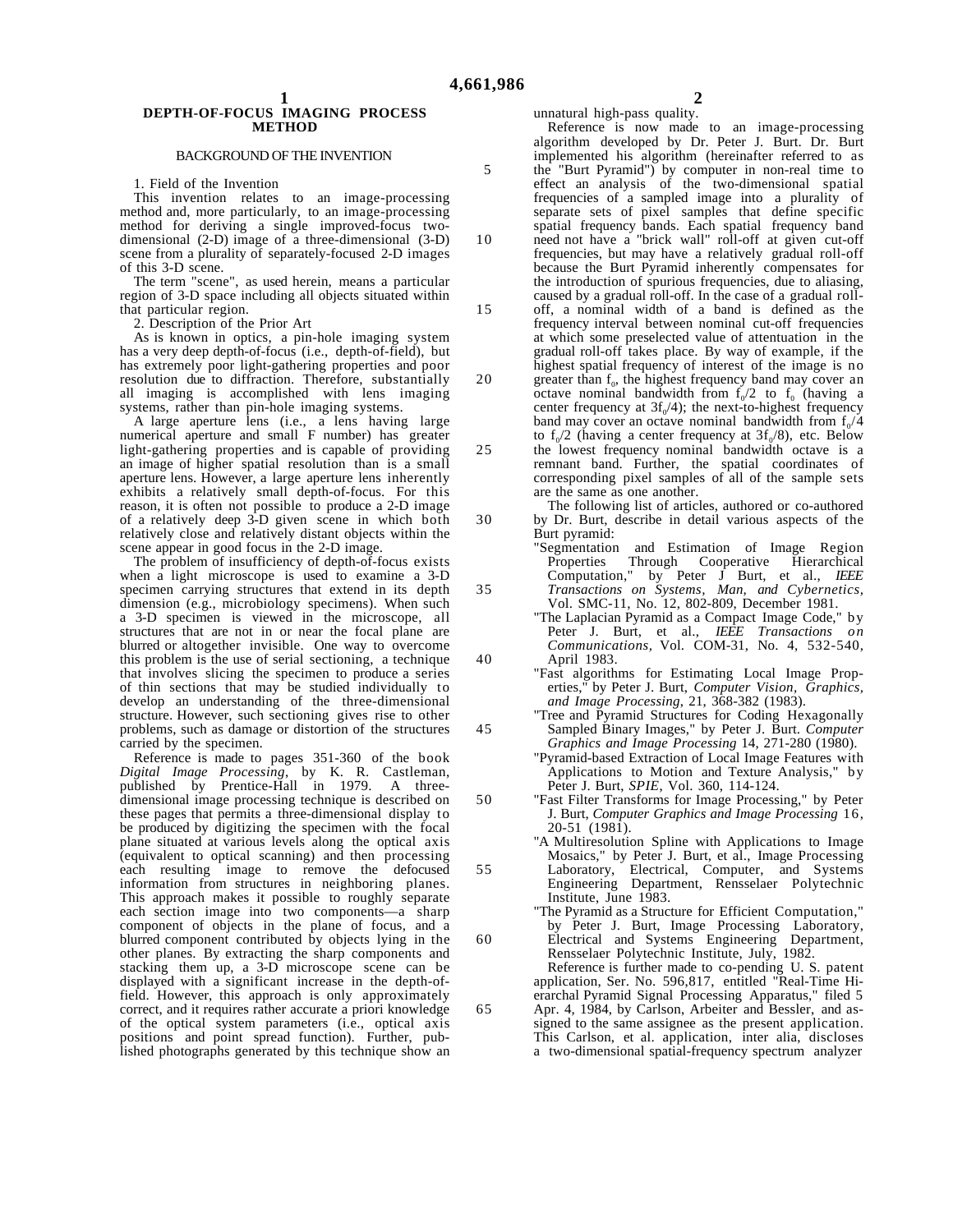10

20

using pipe-line architecture to perform spectral analysis in delayed real time, and also discloses apparatus using pipe-line architecture for synthesizing in delayed real time signals descriptive of the sample field analyzed by this two-dimensional spatial frequency spectrum analyzer. The analyzer and synthesizer disclosed in this co-pending Carlson, et al. patent application are capable of implementing the Burt pyramid in delayed real time.

# **SUMMARY OF THE INVENTION**

The image-processing method of the present invention makes use of the Burt pyramid, implemented either in nonreal time (as disclosed by Burt) or implemented in delayed real time (as disclosed in the aforementioned co-pending Carlson, et al. patent application) for processing M (where M is a first plural integer) separately focused twodimensional images of a given three-dimensional scene to derive therefrom a single improved focus two dimensional image of the given three-dimensional scene. More specifically, the method comprises the steps of first dividing the respective spatial-frequency spectrums of the M two-dimensional images into M substantially similar assemblages of N separate specified pixel sample sets that define N spatial frequency bands (where N is a second plural integer). The respective sample densities of each individual group of sets that define corresponding; ones of the specified bands of the M assemblages are substantially the same as one another. The second step is to select, as a given function of the relative levels of a sub-group of corresponding samples of each of the individual groups of sets, a single one of the corresponding samples of that sub-group to derive thereby respective single sets of improved-focus pixel samples for each of the N bands. The third and final step is to combine corresponding pixel samples of the respective single sets to derive thereby the improved-focus two-dimensional image.

The present invention is particularly suitable for use in microscopy for deriving an improved-focus 2-D image of a 3-D microscope specimen. Another important use of the image-processing method of the present invention is deriving a television image display of a 3-D scene in which both foreground objects and background objects in the scene appear in-focus in the television image display, despite significant differences in the respective positions of the foreground and background objects in the depth dimension of the 3-D scene.

### **BRIEF DESCRIPTION OF THE DRAWING**

FIG. **1** is a flow chart illustrating the successive steps of the image-processing method of the present invention

FIG. **2** is a block diagram schematically showing the camera head of a compound television camera employing plural-focusing;

FIG. **3** is a block diagram of apparatus for combining the output video from the two differently focusing component cameras of the FIG. **2** compound television camera, to obtain a video signal descriptive of an image comprising the in-focus portions of both its input video signals;

FIG. **4** is a block diagram schematically showing a television microscope adapted for stepped change in focusing with passage of time; and

FIG. **5** is a block diagram of novel apparatus for processing successive images from the FIG. **4** television microscope to provide a composite image comprising the in-focus portions of those successive images.

### **4 DESCRIPTION OF THE PREFERRED EMBODIMENTS**

As indicated in FIG. **1**, the image processing method of the present invention operates on M separately focused two-dimensional images of the same 3-D scene. These M images are respectively designated "3-D Scene Focus **1** 2-D Image" **100-1** . . . "3-D Scene Focus M 2-D image" **100-M**. Each of separately-focused images **100-1** . . . **100-M** can be either in sampled or non sampled analog form, or, alternatively, in sampled digital

- 15 form. If the 3-D scene is fixed in time (i.e., does not include moving objects), separate images **100-1** . . . **100-M** of the fixed 3-D scene can be made successively at different times with the same lensing system adjusted at each of these times to a different focus. In this case the resulting 2-D images are stored in respective memories. Alternatively, M separate lensing systems, each having a different focus, may be used simultaneously to produce
	- in real time all of images **100-1** . . . **100-M** of a fixed 3-D scene. If the 3-D scene is not fixed (i.e., includes moving objects) it becomes essential that all of images **100-1** . . . **100-M** be simultaneously produced in real time.

25 30 35 Each of images **100-1** . . . **100-M** has a twodimensional spatial-frequency spectrum in which the highest spatial frequency of interest is no greater than  $f_0$ . Images **100-1** . . . **100-M** may be prefiltered so that the spatial frequency spectrum of each image contains no spatial frequency greater than  $f_0$ . However, although not desirable, some image spatial frequencies, not of interest, that exceed  $f_0$  can be tolerated, so long as they are of relatively small intensity. In any case, the next step of the image-processing method shown in FIG. **1** is to analyze the spatial frequency spectrum of each one of separate images **100-1** . . . **100-M** in accordance with the teachings of the Burt pyramid and/or of the aforesaid copending patent application of Carlson, et al.

More specifically, as shown in FIG. **1**, analysis of the spatial frequency spectrum of image **100-1** , which includes all frequencies of interest between  $f_0$  and zero  $(D.C.)$  divides the image  $100-1$  spatial frequency spectrum into N separate specified spatial frequency bands constituted respectively by the N pixel (picture element) sample sets **102-1** . . . **102-N** (where N is a second plural integer). Thus, whether or not image **100- 1** before analysis is a sampled image or a non-sampled image, after analysis each of the N-band componentimage sets **102-1** . . . **102-N** of image **100-1** is a sampled image.

As indicated in FIG. **1**, the highest frequency band of the spatial frequency spectrum of interest of image **100- 1** (which overlaps a portion of the preceding frequency band) is comprised by the first pixel sample set **102-**

- 55 **1 1** . The band of sample set **102-11** includes all those frequencies of interest between the upper frequency interest  $f_0$  and a lower specified frequency  $f_1$ . The pixel sample set **102-12** of the next-to-highest frequency band of the spatial frequency spectrum of image **100-1**
	- covers the frequency interval extending from frequency  $f_1$ to a still lower specified frequency  $f_2$  (FIG. 1). Thus, as indicated in FIG. **1**, the frequency band of the Nth pixel sample set **102-1N** is comprised of all those spatial frequencies of the image **100-1** spectrum below  $\mathbf{f}_{N-1}$ , where  $f_{N-1}$  is the lowest frequency in the band of  $(N-1)$ th pixel

sample set  $102-1$  ( $\dot{N}-1$ ) of the image  $100-1$  spectrum. The spatial frequency spectrum of an image is divided

into  $(N-1)$  pixel sample sets that have respective over-

40

45

50

60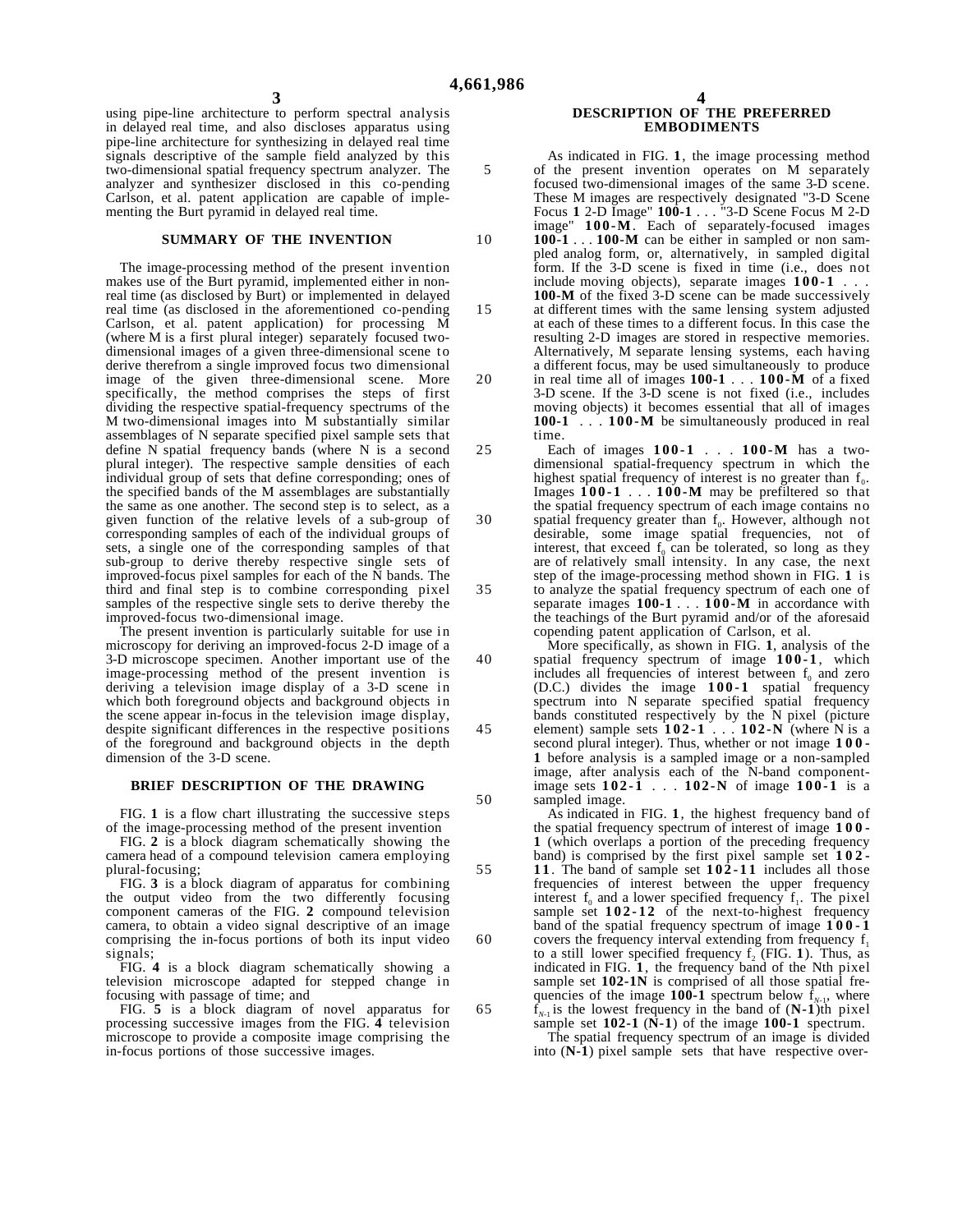10

15

20

25

30

35

40

45

55

60

lapping pass bands that, by way of example, may be about one octave in bandwidth each (i.e., the respective peak center frequencies of adjacent bands are separated in frequency by substantially one octave), and a single remnant band which includes all those spatial frequencies that are lower than the lowest octave pass band of the  $(N-1)$  separate pixel sets. In this case, the 2-D spatial frequency  $f_1$ , in each of its two dimensions, is about one-half of the spatial frequency  $f_0$  in the corresponding dimension. in like manner,  $f_2$  is about  $f_1/2$ ... and  $f_{N-1}$  is about  $f_{N-2}/2$ .

As the maximum frequency in each frequency band becomes smaller, the pixel sample density in that band can also be smaller. Therefore, as taught in the Burt Pyramid, each of the respective sample sets, such as sample sets **102-11** . . . **102-1N**, has a predetermined certain sample density, with the certain sample density of a higher-numbered sample set normally being less (and never being more) than the lower-numbered sample set that immediately precedes it. Thus, if each of the pass bands is normally about one octave in bandwidth, the sample density in each dimension of a highernumbered sample set can be one-half that of the lowernumbered sample set that immediately precedes it.

The spatial frequency spectrum of each other one of the M separately focused 2-D images is analyzed in a manner substantially similar to the analysis of the spatial frequency spectrum of the Focus-**1** image **100- 1**, described above in detail. The 2-D images  $100-2$ .

. **100**(**M-1**) are not explicitly shown in FIG. **1** . However, each of these images, as well as the Focus-M image **100-M** (which is shown in FIG. **1**) are analyzed into substantially similar sets of N separate specified spatial frequency bands of pixel samples (such as pixel sample sets **102-M1** . . . **102-MN**). Thus, as indicated in FIG. **1**, the respective spatial frequency spectrums of the M two-dimensional images **100-1** . . . **l00-M** are divided into M substantially similar assemblages of N separate pixel sample sets that define N specified spatial frequency bands.

The total number of pixel sample sets is  $M X N$ . This total number of pixel sample sets also can be considered to be made up of N individual groups, with each individual group of sets defining corresponding ones of the N specified bands of the M assemblages. ln this case, the first group is compased of sets  $102-11$ **102-M1**; the second group is comprised of sets **102- 12** . . . **102-M2** (and so forth), and the last group is comprised of sets **102-1N** . . . **102-MN**. Further, the respective sample densities of each individual group of sets that define corresponding ones of the specified bands of the M assemblages is the same as one another.

The next step is selecting, from each sub-group of corresponding samples of each of the individual group of sets, a single one of the corresponding samples of that sub-group, to derive thereby respective single sets of improved-focus pixel samples for each of the N bands. This operation is indicated in FIG. **1** by pixel sample selection **104-S1** . . . **104-SN**. The general criterion for selection is a given function of the relative level of the sub-group of corresponding samples of each of the individual groups of sets. In its most simple specific form, that single one of corresponding samples of each subgroup is selected that has the highest absolute value level (where level is indicative of the relative amplitude of each of the corresponding samples of each sub-group of M pixel samples).

In a more complex specific form of the present inven-

**6**

tion, the selection is accomplished as a given function of both the relative level of each sub-group of corresponding samples of each of the individual group of sets and the relative distance in the depth dimension of the given 3-D scene represented by each of the corresponding samples of that sub-group. This permits the selection of that single one of the corresponding samples of each sub-group that has an absolute value level that (1) exceeds by at least a certain threshold value the absolute value level of any of the corresponding samples representing a distance in the depth dimension of the 3-D scene which is less than the distance represented by that single one of the corresponding samples, but (2) is not exceeded by more than a certain threshold value by the absolute value level of any of the corresponding samples representing a distance of the depth dimension which is more than the distance represented by that single one of the

corresponding samples. Thus, the selection process is biased to a certain extent in favor of foreground over background objects in the 3-D scene.

The result of the selection process is to reduce the M separately focused images of N pixel sample sets so a derived single improved-focus assemblage of N pixel sample sets. The final step **106** is to employ the Burt Pyramid (using either Burt's technique of using a computer that operates in non-real time or, alternatively, the pipe-line architecture technique disclosed in the aforesaid Carlson, et al. patent application operating in delayed real time) to synthesize an improved focus single 2-D image of the 3-D scene.

In order to more concretely illustrate the imageprocessing method of the present invention, two practical applications thereof are being disclosed. Both practical applications make use of teahniques disolosed in detail in the aforementioned co-pending Carlson, et al. patent application However, the first of these applications relates to real-time television employing a compound television camera with separately focused 2-

50 D images of foreground objects and background objects in a 3-D scene, while the second of these applications relates to use of a television microscope for successively obtaining a series of separately focused 2-D images of different optical sections of a 3-D microscopic specimen being observed. The specific circuitry of each of the respective 2-D spatial frequency analyzers and signal synthesizers, per se shown in FIG. **3** and in FIG. **5**, used for implementing my method in delayed real time, are not part of my invention, but are the work of Arbeiter and Bessler (co-inventors of the aforementioned co-pending Carlson, et al. patent application).

In the first of these practical applications, the component images are obtained using a plurality of similar lenses directed to have a like field of view along a common optical axis, but with each lens adjusted to place a different image plane in focus. In the second practical application, the composite image is composed of the in-focus portions of a succession of images obtained using a single lens with intervening adjustments of the distance of the in-focus image plane, assuming the image to exhibit no appreciable motion. The two practical applications will now be described, beginning with the first practical application.

The FIG. **2** schematically-shown monochrome television camera head **400** is a compound television camera that comprises first and second component cameras **411** and **412** having respective optical lenses **413** and **414** for projecting images into their respective im-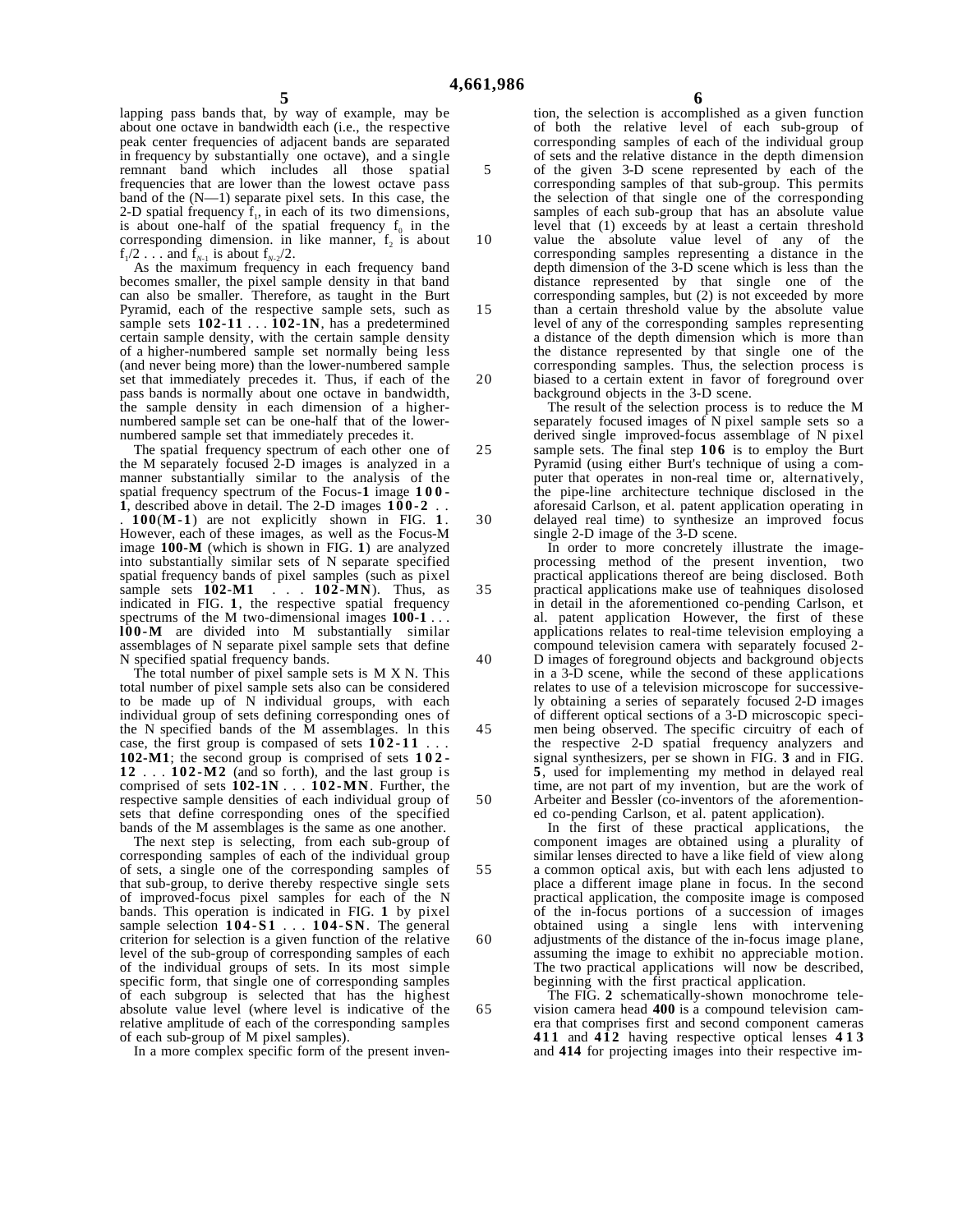10

15

20

25

30

35

40

45

50

55

60

65

ager portions **415** and **416**. Lens **413** and **414** are of similar focal length and have respective focus controls **417** and **418** , which are independent of each other. A beam splitter **420** is used to cause lenses **413** and **414** to project images received along a common input optical axis **419** into imager portions **415** and **416** of cameras **411** and **412** . Beam splitter **420** typically comprises a half-silvered mirror **421** at π/4 radian angle to input optical axis for passing half of the input light to lens **413** for focusing on imager **415** and for reflecting the other half of the input light to a fullsilvered mirror **422** . This mirror **422** corrects the perversion of image caused by reflection from mirror **421**, reflecting input light to lens **414** for focusing on imager 16. Further, in practice other optical elements and/or more complicated geometric arrangements of the optical elements from that shown in schematic FIG. **2** may be employed to better match the optical path lengths to the two cameras, and thereby ensure substantially similar fields of view for the two cameras.

The field of view **423** of compound camera **410** is foreshortened in FIG. **2**, induding a foreground object **424** in the near field and a background **425** in the far field. Focus control **417** will be presumed to be adjusted so lens **413** places the image of background **425** in focus in imager **415** , with the image of foreground object **424** out of focus. Focus control **418** is presumed to be adjusted so lens **414** places the image of foreground object **424** in focus on imager **416** , with the image of background **425** out of focus.

Cameras **411** and **412** are shown with separate sensitivity controls **427** and **428** . Preferably cameras **411** and **412** are CCD cameras capable of supplying over a field time a matrix of non-interlaced video samples in the resolution conventionally associated with a frame of interlaced video samples. Other types of camera may be used together with frame buffer stores to provide full resolution sampling instead of using this type of CCD camera.

The output signals from cameras **411** and **412** are labelled VIDEO A and VIDEO B respectively in FIG. **2** . A composite video signal VIDEO C is to be generated in the FIG. **3** apparatus, which video signal describes an image composing the in-focus portions of both the images respectively described by VIDEO A and by VIDEO B.

In FIG. **3** VIDEO A and VIDEO B signals are digitized in analog-to-digital converters (ADC's) **431** and **432** respectively. The sampled data pixel output  $g_{0,A}$  of ADC **431** is supplied as input signal to a spectrum analyzer **433**. Spectrum analyzer **433** separates the pixel output  $g_{0A}$  into eight pixel sets defining respectively a highpass spectrum  $L_{0,A}$ ; a succession of band-pass spectra  $\hat{\mathbf{L}}_{1,4}$ ,  $\mathbf{L}_{2,4}$ ,  $\mathbf{L}_{3,4}$ ,  $\mathbf{L}_{4,4}$ ,  $\mathbf{L}_{5,4}$  and  $\mathbf{L}_{6,4}$  of decreasing spatial frequency; and a remnant low-pass spectrum  $g_{7A}$ . The sampled data pixel output g0,*B* of ADC **432** is analyzed in a spectrum analyzer **434** like spectrum analyzer **433** to provide eight corresponding pixel sets defining respectively a high-pass spectrum  $L_{0,B}$ ; band pass spectra  $L_{1,B}$ ,  $L_{2,B}$ ,  $L_{3,B}$ ,  $L_{4,B}$ ,  $L_{5,B}$  and  $L_{6,B}$ ; and a remnant

low-pass spectrum  $g_{7,B}$ .<br>Connections of the analyzer **433** and **434** outputs to a selection network **440** via an interconnection interface **435** are not drawn in, to keep FIG. **3** from becoming overly complex. Selection network **440** selects the larger absolute value amplitude (level) pixel of the VIDEO A and VIDEO B corresponding pixels in each spectrum pixel sets as the spectral component pix**8**

el set of the composite pixel sets video signal VIDEO C descriptive of a synthesized image having both background **425** and foreground object **424** simultaneously in focus.

Selection network **440** includes circuitry **441** for selecting the larger absolute value level pixel of its inputs  $\frac{1}{4}$  and  $L_{0,b}$  as the highest frequency component of the VIDEO C signal. For example, circuitry **441** may comprise two tri-state latches for selectively forwarding

their respective VIDEO A and VIDEO B input signal pixels responsive to control signals from the |VIDEO A|  $\geq$  |VIDEO B| and |VIDEO B|  $\geq$  |VIDEO A| outputs of a digital comparator receptive of VIDEO A and VIDEO B for comparison. Selection network **440** further includes circuitry **442** for selecting the larger of the

corresponding pixels of the  $L_{1,B}$  and  $L_{1,B}$  pixel sets as a spectral component pixel set  $L_{1,C}$  of VIDEO C; circuitry **443** for selecting the larger of the corresponding pixels of the  $L_{2,A}$  and  $L_{2,B}$  pixel sets as a spectral component

 $L_{2,0}$  of VIDEO C; circuitry 444 for selecting the larger of the corresponding pixels of the  $L_{3,A}$  and  $L_{3,B}$  pixel sets as a spectral compo nent L3,*C* Of VIDEO C, circuitry **445** for selecting the larger of the corresponding pixels of the L<sub>4,*A*</sub> and L<sub>4,*B*</sub> pixel sets as a spectral component L<sub>4,*C*</sub> of VIDEO C; circuitry **446** for selecting the larger of the corresponding pixels of the  $L_{5A}$  and  $L_{5B}$  pixel sets as a spectral component  $E_{5,C}$  of VIDEO C; and circuitry **447** for selecting the larger of the corresponding pixels of the  $L_{6A}$  and  $L_{6B}$  pixel sets as a spectral component  $L_{6C}$  of VIDEO C; and circuitry **448** for selecting the larger of the corresponding pixels of the  $g_{7,A}$  and  $g_{7,B}$  pixel sets as

a spectral component  $g_{7,C}$  of VIDEO C. A differential delay network **450** , shown as comprising delay lines **451-456**, compensates for the difference between the time skew of corresponding pixels of the respective spectrum components introduced in spectrum analyzers **433** and **434** and the time skew required to combine the corresponding pixels of the respective components into a video C signal in a signal synthesizer **460** . Signal synthesizer **460** is of the same type as would be used to re-synthesize a signal without error from the spectrum analysis provided by spectrum analyzer **433** or the identical spectrum analyzer **434**. VIDEO C output from signal synthesizer is supplied to a scan converter **461** , which deletes alternate lines in each field and stretches the remaining lines in time so as to generate an interlaced video signal. Typically this scan conversion is accomplished using a serial-in-parallel-out register, into which pixels are loaded at a first pixel scan rate on alternate lines of input video, to recurrently side-load a parallel-in-serialout register, from which pixels are serially clocked out at a second pixel scan rate half the first. This interlaced video signal is applied to a conventional video processing amplifier **462** for insertion of synchronization and equalization pulses.

The portions of VIDEO C descriptive of background **425** are taken from the VIDEO A signal generated by camera **411** . Background **425** is in-focus in imager **415** from which VIDEO A response is derived, but outof-focus in imager **416** from which VIDEO B response is derived. So VIDEO A has greater high spatial frequency content descriptive of background **425** than VIDEO B. The relatively large spectrum analyzer **433** pixel outputs responsive to VIDEO A will be selected in network **440** in preference to the relatively small corresponding spectrum analyzer **434** pixel outputs responsive to VIDEO B.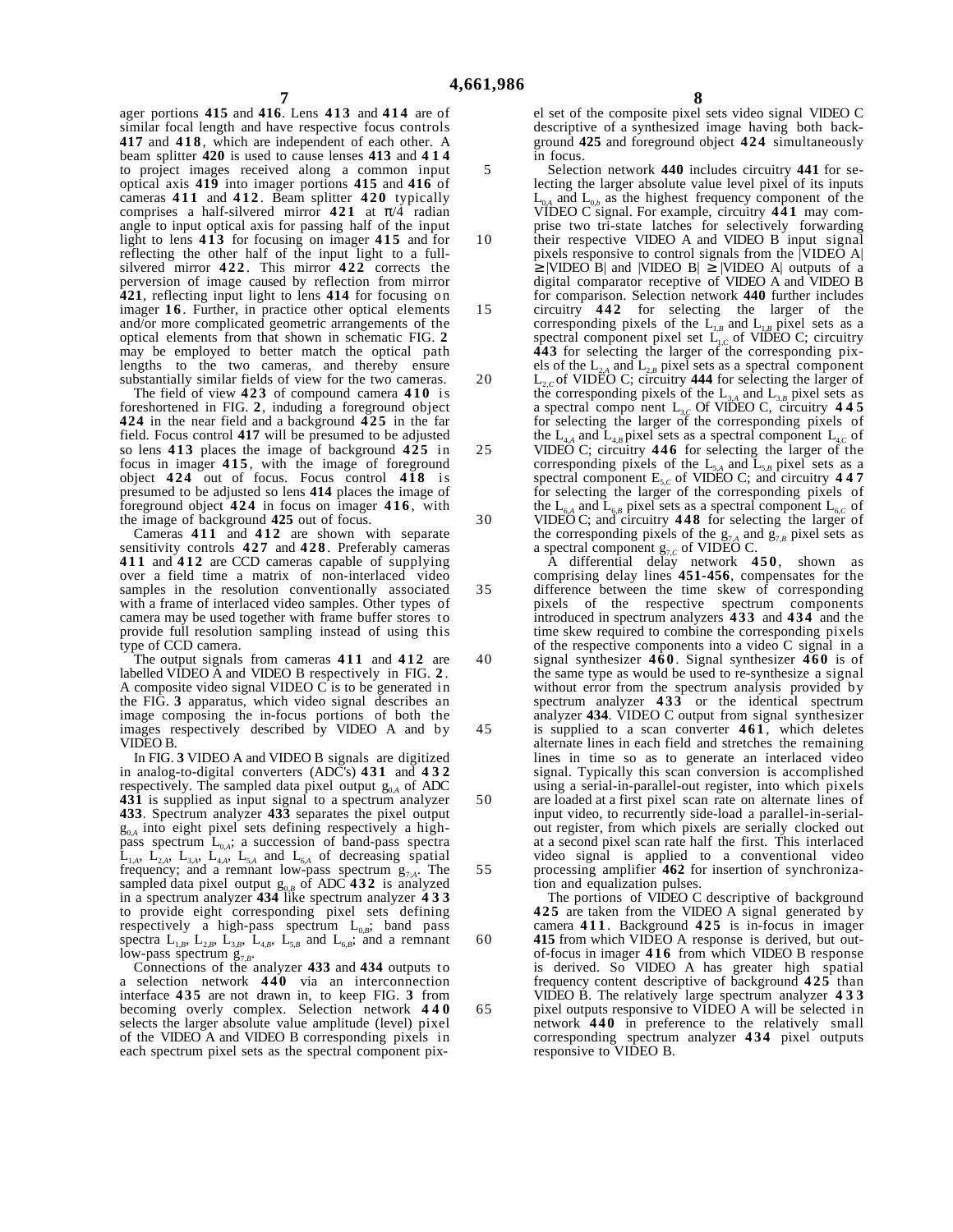10

15

20

The portions of VIDEO C descriptive of foreground object **424** are taken from the VIDEO B signal generated by camera **412** . Foreground object **24** is in-focus in imager **16** from which VIDEO B response is derived, but out-of-focus in imager **415** from which VIDEO A response is derived. So there is greater higher spatial frequency content descriptive of foreground object **424** in VIDEO B than in VIDEO A, so selection in network **440** is in preference to VIDEO B in the portions of image descriptive of foreground object **424**.

The low-spatial-frequency content of VIDEO A and of VIDEO B tends to be similar. The spectrum analyzers **433** and **434** are shown separating the visual frequencies into eight ranges including six middle octaves, designed to overlap approximately the five middle octaves of the seven-octave 30 to 3600 Hz/radian spatial frequency range of the human visual response, as referred to screen edge radius of a television receiver screen. Commercial experience may reveal it not to be necessary to extend band-pass analysis to the lower spatial frequencies where VIDEO A and VIDEO B are pretty much alike.

FIG. **4** shows a television microscope **470** . The specimen in its holder **471** is placed in a succession of different positions between television microscope **470** and a light source **472** responsive to adjustment of the height of its supporting stage **473** . The image plane in focus is at a fixed distance from the lens of the television microscope **470** . The successive changes in the positioning of television microscope **470** and stage **473** with specimen holder **471** atop it are arranged for by using a stepper motor **474** to periodically rotate a lead screw **475** by a fixed increment. A rack **476** engaging lead screw **475** converts the rotary motion to translatory motion of the rack **476** and attached stage **473**. Stepper control electronics **477** energizes stepper motor **474** in intervals between scannings of the specimen image by television microscope **470** . The video output signal VIDEO D from television microscope **470** comprises a series of optical sections of the specimen. Only those portions in the very shallow depth-of-field image plane appear in focus in an optical section, so the in-focus condition can be used to describe a third dimension of the image, as is well known.

FIG. **5** diagrams the electronics used to process the successive frames of VIDEO D from the television microscope. VIDEO D is digitized in analog to digital converter **480**, and the digitized sampled data pixels are supplied as input to a spectrum analyzer **481** for conversion to pixel-set spectrum components  $L_0$ ,  $L_1$ ,  $L_2$ , L3, L4, L5, L6 and g7. Selector circuitry **490** includes elements **491** , **492** , **493** , **494** , **495** , **496** , **497** and **498** which compare pixels of these spectra to corresponding pixels of spectra read from a spectrum analysis memory **500** the portions **501** , **502** , **503** , **504** , **505** , **506** , **507** and **508** of which store image spectra in bit-map organization. A set **510** of multiplexers **511** , **512** , **513** , **514** , **515** , **516** , **517** and **518** are used to apply the read-outs from spectrum analysis memory **500** to selector circuitry **490** at this time. Selector circuitry selects the larger absolute valued level of corresponding pixels of each one of spectrum components directly from spectrum analyzer **481** and from spectrum analysis memory **500** , and the selected pixels of the respective spectrum components are used to replace the former contents of memory **500** . When the whole succession of VIDEO D frames at different focus settings of television microscope **470** is complete, the

**10**

set **510** of multiplexers forward the spectrum analyses pixel sets remaining in memory **500** to signal synthesizer **520** to be synthesized into video output signal

During the process of selecting the larger of each of the corresponding pixels of the respective spectral components, one can store in bit-map organized memory (not shown) the frame numbers associated with

updates of the highest spatial frequency spectrum to change in memory **500** . These numbers can afford a basis for z-axis modulation of picture element position in a "three-dimensional" television display using the video output of signal synthesizer **520** as the basis for x-axis and y-axis positioning of picture elements.

(It should be noted that the electronic circuitry of FIGS. **3** and **5** is of a sort generally applicable to selecting between corresponding pixels in a plurality of spectrum analyses. That is, the selection between pixels of the spectra can be based on other criteria than their relative levels. Furthermore, the various 2-D images which are analyzed may be from entirely different 3-D scenes. In this case, the selection between corresponding pixels can create a new 2-D image representing a combination of the analyzed images.)

While FIGS. **2**-**5** have been described in the context of dealing with monochromatic images, the extension of the image processing techniques to polychromatic images is straightforward. Beam splitting of the light received by each camera into three portions subjected to subtractive color filtering and detection by respective imager elements is used to generate video signals descriptive of three primary or complementary-toprimary colors. These signals are each processed in the same way as described for monochromatic signals. This generates signals descriptive of the same colors, but with out-of-focus information suppressed in favor of infocus information The signals are converted to red, green and blue signals for driving a color kinescope directly or converted to a format for color television transmission.

What is claimed is:

**1**. A method for processing M (where M is a first plural integer) two-dimensional images of a given three-dimensional spatial scene, which images are separately focused in the depth dimension, to derive therefrom a single improved-focus two-dimensional image of said given three-dimensional scene, each of said M images being defined by a spatial-frequency spectrum corresponding thereto; said method comprising the steps of:

(a) dividing the respective spatial-frequency spectra of said M two-dimensional images into M substantially similar assemblages of N separate sets of pixel samples having sample levels that vary in height and defining N specified spatial frequency bands (where  $N$  is a second plural integer), each of said N separate sets occurring at a sample density that corresponds therewith and the respective sample densities of each individual group of sets that define corresponding ones of said specified bands of said M assmblages being substantially the same as one another;

(b) selecting, as a given function of the relative levels of a sub-group of corresponding samples of each of said individual group of sets, a single one of the corresponding samples of that sub-group to derive thereby respective single sets of improvedfocus pixel samples for each of said N bands; and

25

30

35

40

45

50

55

60